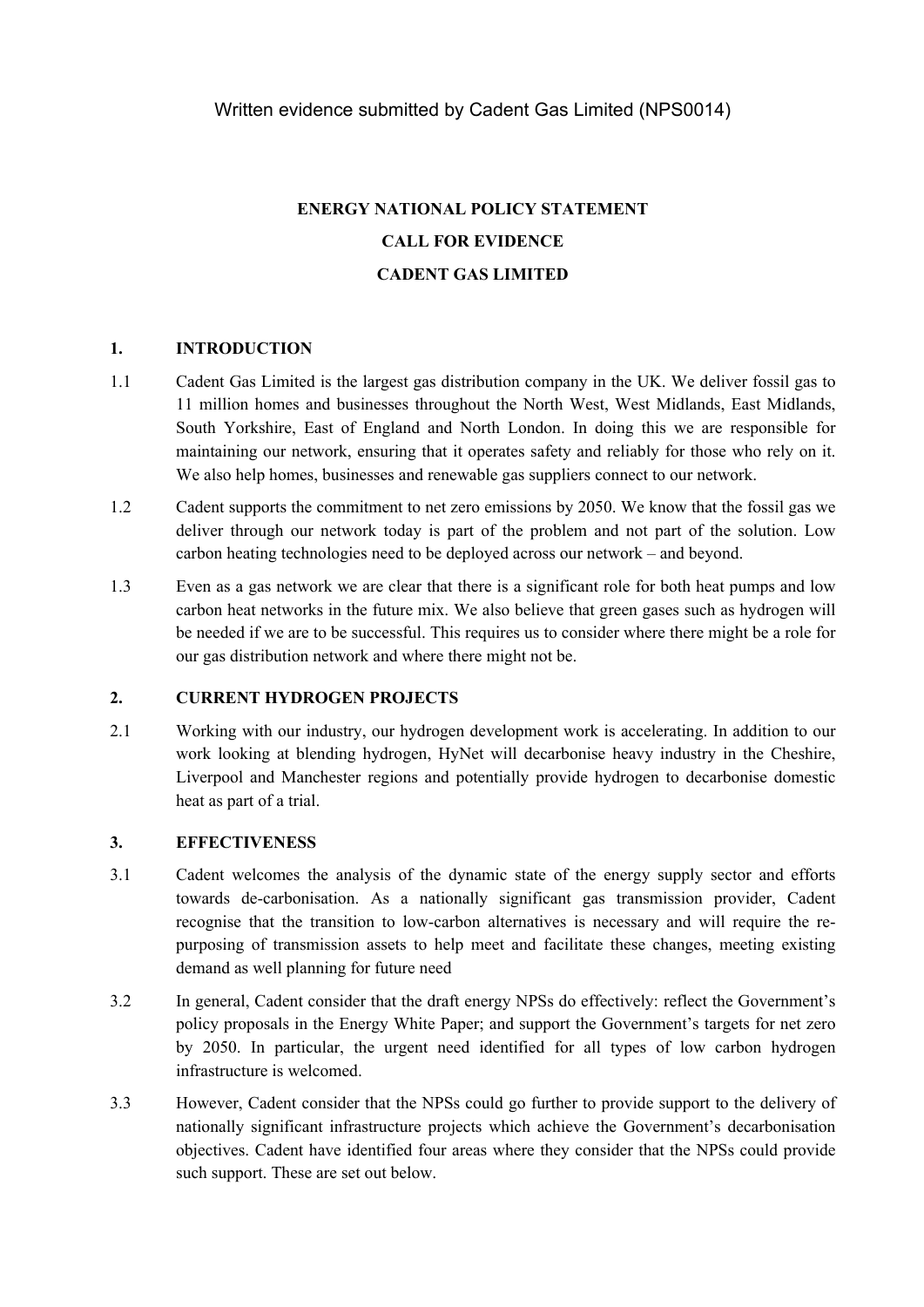### **4. AREA'S FOR FURTHER CONSIDERATION**

### 4.1 **Presumption in Favour**

4.1.1 In particular, Cadent consider that the NPSs should identify a presumption in favour of the grant for energy projects which achieve the Government's need case for energy infrastructure to be expressed in the NPS in the strongest possible terms. The NPS must give a clear direction in this regard. Cadent does not consider the suite of draft NPS fully achieves that. Cadent recommends that BEIS reconsiders the NPS and gives more direction in relation to the weight to be applied to key impacts. The National Planning Policy Framework (NPPF) may assist here, which arguably contains a stronger presumption in favour of renewable energy development. It says the decision maker should "*approve the application if the impacts are (or can be made) acceptable*". However, Cadent's view is that the NPS should go further than this and recommend a weighting test (similar to that used for heritage matters) where the presumption is to grant consent unless the harm demonstrably outweighs the benefits.

## 4.2 **Future Demand**

- 4.2.1 Draft NPS EN-1 recognises, in relation to CCUS, that it will be appropriate to consider future demand and to authorise developments which are to some extent anticipatory. Paragraph 4.8.7 states: "*In considering applications, the Secretary of State should therefore, take into account that the government will expect applicants to take into account foreseeable future demand when considering the size and route of their investments and applicants may therefore propose pipelines with a greater capacity than demand at the time of consenting might suggest*." Cadent's view is that this same principle should be expressly applied to hydrogen infrastructure. To give effect to this, we would recommend that the following policy statement is included within the final version of NPS EN-1:
- 4.2.2 "*Considerable investment in low carbon hydrogen pipelines will be required for the wider deployment of hydrogen. This investment could form the basis of more extensive hydrogen pipeline networks, which are likely to require greater capacity pipelines. In considering applications, the Secretary of State should therefore, take into account that the Government will expect applicants to consider reasonably foreseeable future demand when considering the size and route of their investments and applicants may therefore propose pipelines with a greater capacity than demand at the time of consenting might suggest*".

## 4.3 **Full Chain**

4.3.1 For projects which are necessarily part of a chain, be it CCUS, hydrogen or other networks consents for different elements of the chain may need to be advocated separately. Currently, paragraph 4.8.6 of draft NPS EN-1 recognises, in relation to CCUS only, that it is likely a consent application will not be for the full chain but that "*development consent applications for power CCUS projects should include details of how the captured CO2 is intended to be transported and stored, how cumulative impacts will be assessed and whether any necessary consents, permits and licences have been obtained*." Previously the Secretary of State has refused a DCO application for part of a CCUS chain (Yorkshire and Humber CCS Cross Country Pipeline) because "*the Secretary of State does not consider that the Applicant has demonstrated a reasonable likelihood of CO2 emitters connecting to the Development*."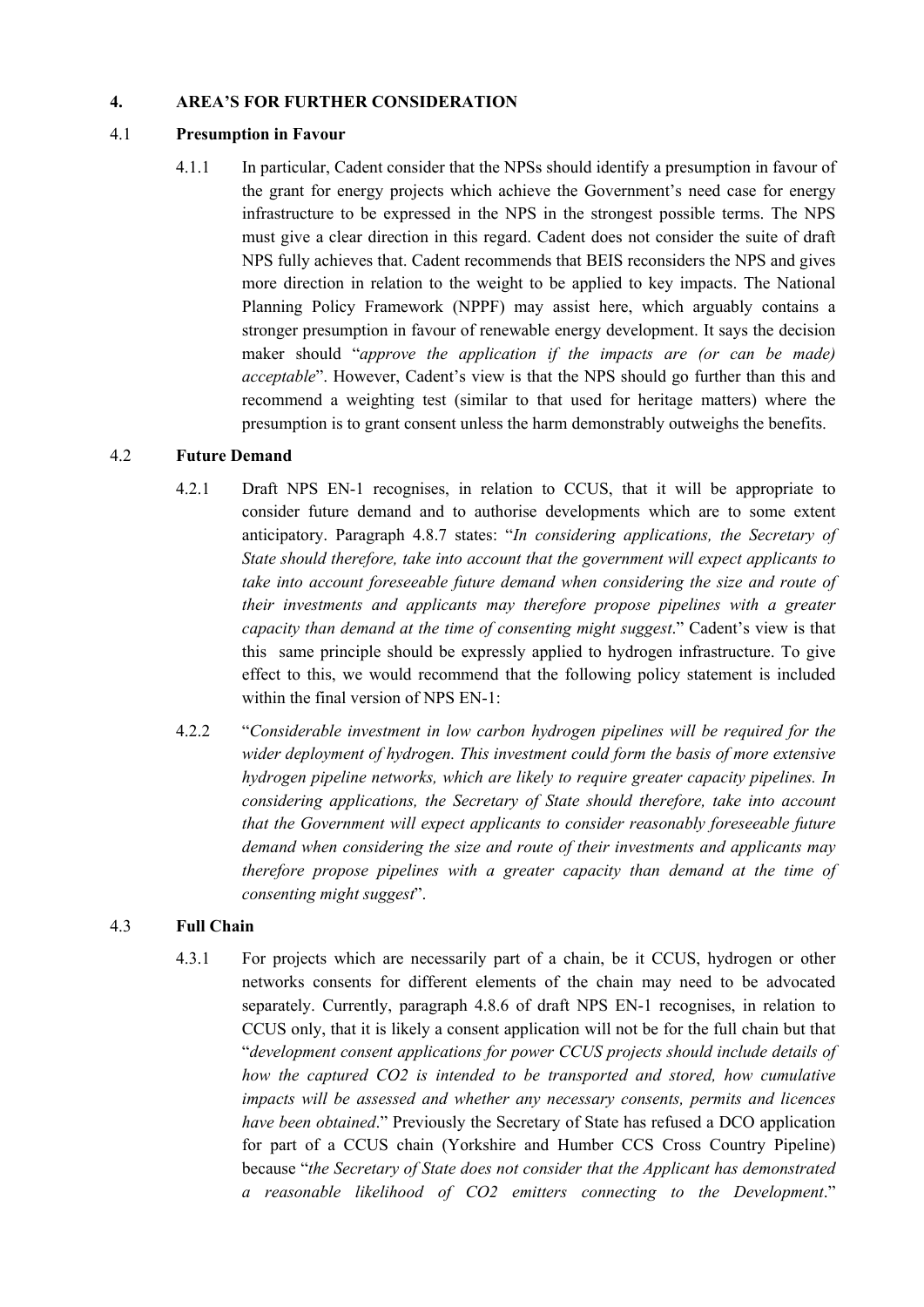Consideration should be given to the provision of additional guidance on the tests which the Secretary of State, Planning Inspectorate and Applicant apply to provide sufficient confidence that the wider chain is technically and financially deliverable (see below).

- 4.3.2 As with CCUS, there are a number of links in the chain for the deployment of low carbon hydrogen infrastructure. The policy statement regarding the full chain of CCUS is welcomed in light of previous DCO decisions, and a similar policy statement is required to address the hydrogen chain. To give effect to this, we would recommend that the following policy statement is included within the final version of NPS EN-1:
	- (a) "The chain of hydrogen has a number of links: hydrogen production, capture of carbon, transport, and storage. Due to the approach of deploying hydrogen in clusters in the UK and differing regulatory regimes, it is likely that development consent applications for low carbon hydrogen infrastructure may not include an application for consent for the full hydrogen chain."
- 4.3.3 There are a number of practical and legal reasons why consents for linked projects will be progressed separately, not least legal restrictions on the vertical integration of energy companies. It will be entirely necessary and appropriate for independent developers, especially those developing new technologies, to take some risk in making anticipatory investments promoting consents for projects which are contingent on others also in the development phase or on future need. Without this, there would be a "chicken and egg" situation which would hold back the urgently needed new energy infrastructure.

### 4.4 **Section 20 of the Planning Act 2008**

4.4.1 Whilst the call for evidence is focussed on the energy national policy statement, Cadent also consider that Section 20 of the Planning Act 2008 (the **2008 Act**) could be amended to aid the delivery of low carbon hydrogen infrastructure. Section 20 provides as follows:

#### *20 Gas transporter pipe-lines*

*(1) The construction of a pipe-line by a gas transporter is within section 14(1)(f) only if (when constructed) each of the conditions in subsections (2) to (5) is expected to be met in relation to the pipe-line.*

- *(2) The pipe-line must be wholly or partly in England.*
- *(3) Either—*

*(a) the pipe-line must be more than 800 millimetres in diameter and more than 40 kilometres in length, or*

*(b) the construction of the pipe-line must be likely to have a significant effect on the environment.*

*(4) The pipe-line must have a design operating pressure of more than 7 bar gauge.*

*(5) The pipe-line must convey gas for supply (directly or indirectly) to at least 50,000 customers, or potential customers, of one or more gas suppliers.*